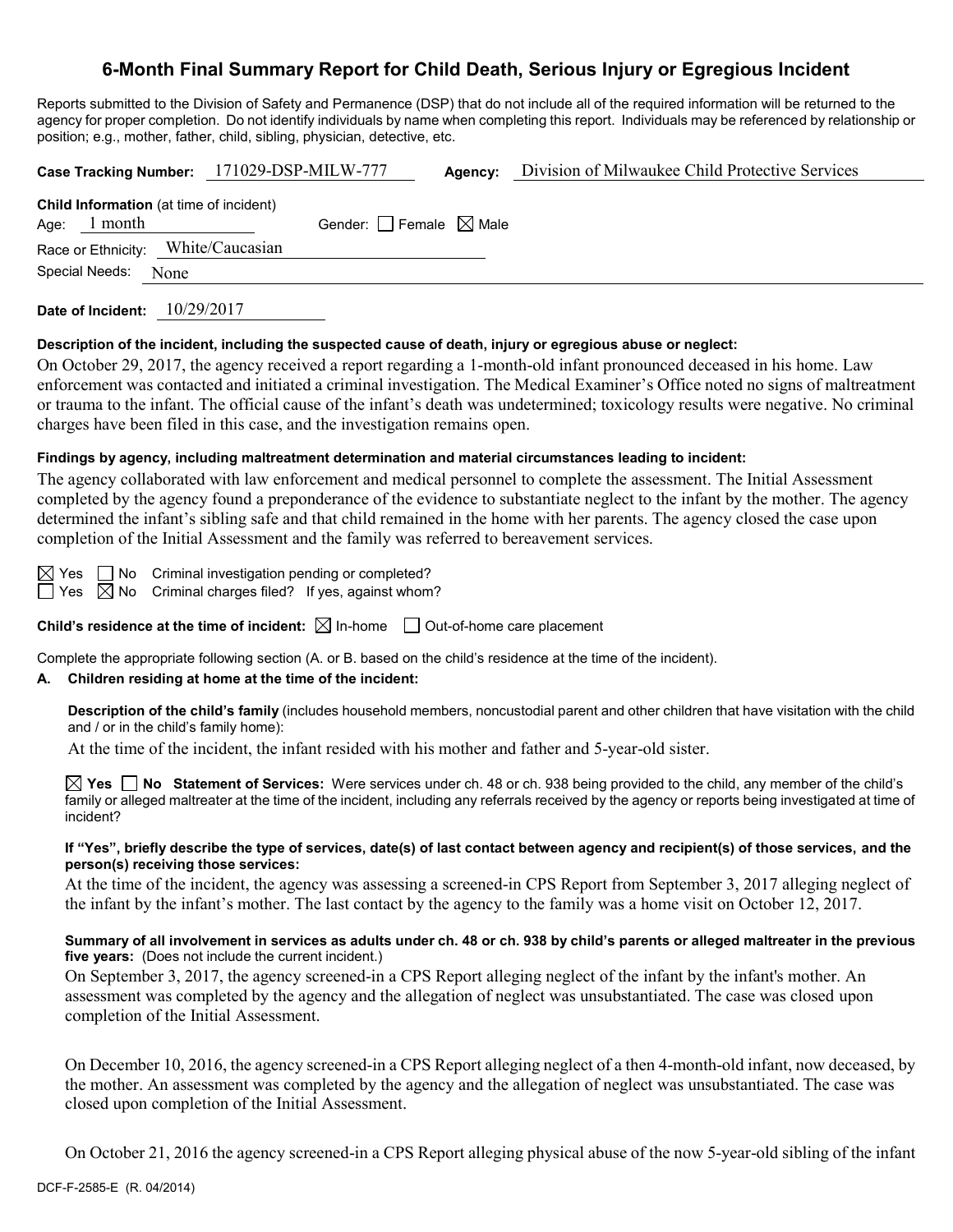by the mother. An assessment was completed by the agency and the allegation of physical abuse was unsubstantiated. The case was closed upon completion of the Initial Assessment.

On August 15, 2016 the agency screened-in a CPS Report alleging neglect of a then newborn infant, now deceased, by the infant's mother. An assessment was completed by the agency and the allegation of neglect was unsubstantiated. The case was closed upon completion of the Initial Assessment.

#### **Summary of actions taken by the agency under ch. 48, including any investigation of a report or referrals to services involving the child, any member of the child's family living in this household and the child's parents and alleged maltreater.** (Does not include the current incident.)

(Note: Screened out reports listed in this section may include only the date of the report, screening decision, and if a referral to services occurred at Access. Reports that do not constitute a reasonable suspicion of maltreatment or a reason to believe that the child is threatened with harm are not required to be screened in for an Initial Assessment, and no further action is required by the agency.)

On September 3, 2017, the agency screened-in a CPS Report alleging neglect of the infant by the infant's mother. An assessment was completed by the agency and the allegation of neglect was unsubstantiated. The case was closed upon completion of the Initial Assessment.

On December 10, 2016, the agency screened-out a CPS Report.

On December 10, 2016, the agency screened-in a CPS Report alleging neglect of a then 4-month-old infant, now deceased, by the mother. An assessment was completed by the agency and the allegation of neglect was unsubstantiated. The case was closed upon completion of the Initial Assessment.

On October 21, 2016 the agency screened-in a CPS Report alleging physical abuse of the now 5-year-old sibling of the infant by the mother. An assessment was completed by the agency and the allegation of physical abuse was unsubstantiated. The case was closed upon completion of the Initial Assessment.

On August 15, 2016 the agency screened-in a CPS Report alleging neglect of a then newborn infant, now deceased, by the infant's mother. An assessment was completed by the agency and the allegation of neglect was unsubstantiated. The case was closed upon completion of the Initial Assessment.

On March 28, 2016 the agency screened-out a CPS Report.

### **Summary of any investigation involving the child, any member of the child's family and alleged maltreater conducted under ch. 48 and any services provided to the child and child's family since the date of the incident:**

The agency collaborated with law enforcement and medical personnel to complete the assessment. The Initial Assessment completed by the agency found a preponderance of the evidence to substantiate neglect to the infant by the mother. The agency determined the infant's sibling safe and that child remained in the home with her parents. The agency closed the case upon completion of the Initial Assessment and the family was referred to bereavement services.

# **B. Children residing in out-of-home care (OHC) placement at time of incident:**

**Description of the OHC placement and basis for decision to place child there:** N/A

# **Description of all other persons residing in the OHC placement home:**

 $N/A$ 

**Licensing history:** Including type of license, duration of license, summary of any violations by licensee or an employee of licensee or other actions that constitute a substantial failure to protect and promote the welfare of the child. N/A